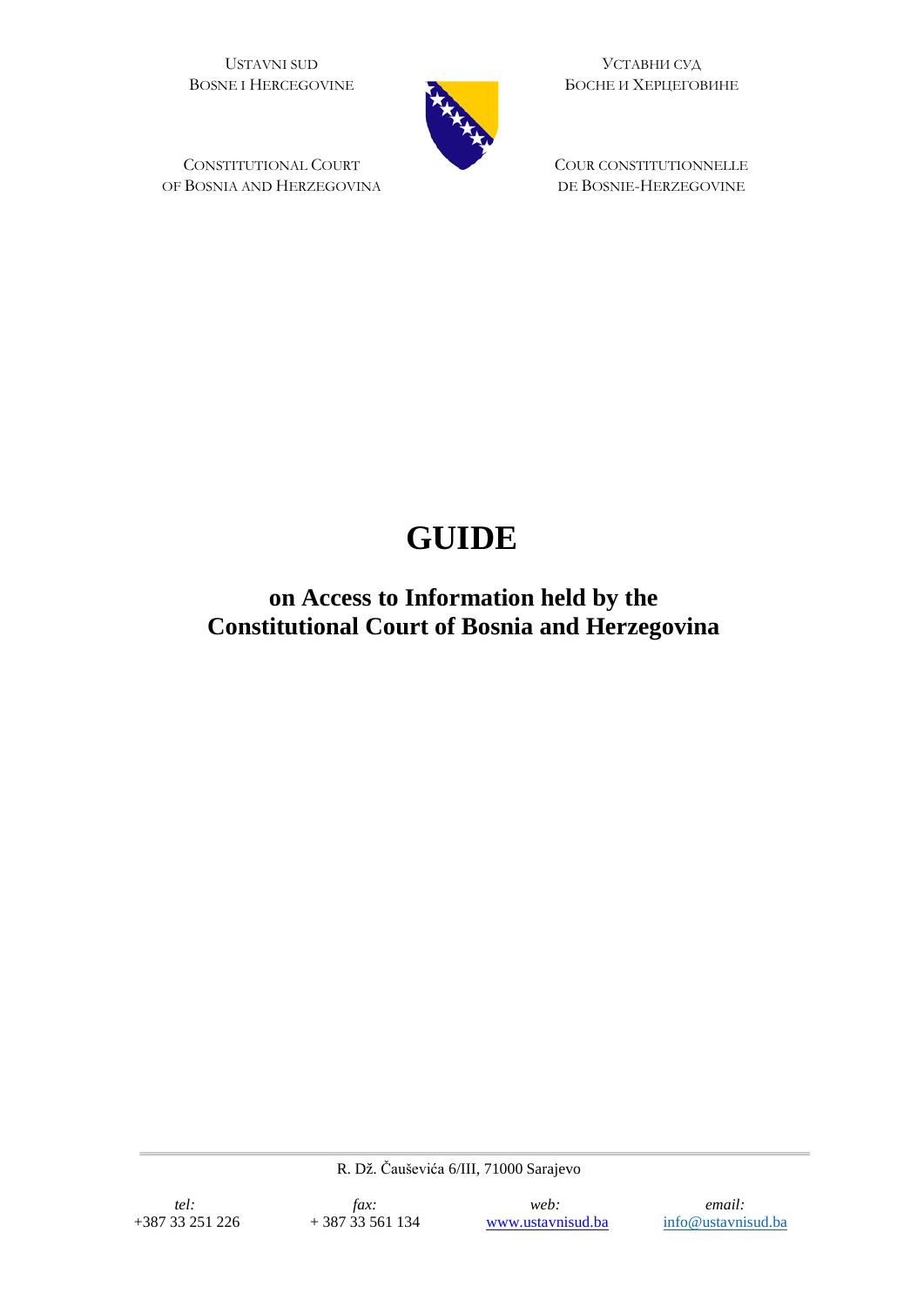No: SU-03-352 / 21 Sarajevo, 7 April 2021

Pursuant to Article 77(1) (i) of the Rules of the Constitutional Court of Bosnia and Herzegovina - consolidated text (*Official Gazette of BiH*, 94/14), in accordance with Article 20 of the Law on Freedom of Access to Information in Bosnia and Herzegovina *Official Gazette of BiH*, 28/00, 45/06, 102/09, 62/11 and 100/13), the Constitutional Court of Bosnia and Herzegovina, at its session held on 7 April 2021, issued

#### **GUIDE**

## **on Access to Information**

#### **held by the Constitutional Court of Bosnia and Herzegovina**

#### **I – GENERAL PROVISIONS**

The Guide on Access to Information held by the Constitutional Court of Bosnia and Herzegovina (hereinafter: the Guide) contains, *inter alia*, the information necessary to address the Constitutional Court of Bosnia and Herzegovina (hereinafter: the Constitutional Court) with a request for access to information in accordance with the Law on Freedom of Access to Information in Bosnia and Herzegovina (*Official Gazette* of BiH, 28/00, 45/06, 102/09, 62/11 and 100/13) (hereinafter: the Law) and identifies the essential elements of the procedure for submission of the request, manner and procedure of access to information. It also refers to the request form for access to information as a formal condition for submitting the request, informs about the circumstances under which access to the requested information may be restricted or denied, and access to legal remedy and important deadlines, etc.

The guide is free of charge and can be downloaded from the official website of the Constitutional Court [www.ustavnisud.ba.](http://www.ustavnisud.ba/)

Before submitting a formal request for access to information, it is useful to first visit the website of the Constitutional Court [www.ustavnisud.ba,](http://www.ustavnisud.ba/) where you can find a number of useful information. All decisions of the Constitutional Court are published on the website.

The seat of the Constitutional Court is in Sarajevo, Reisa Džemaludina Čauševića 6/III, 71 000 Sarajevo, phone no. +387(33)251-226, fax no. +387(33)561-134, e-mail address: info [info@ustavnisud.ba.](mailto:info@ustavnisud.ba)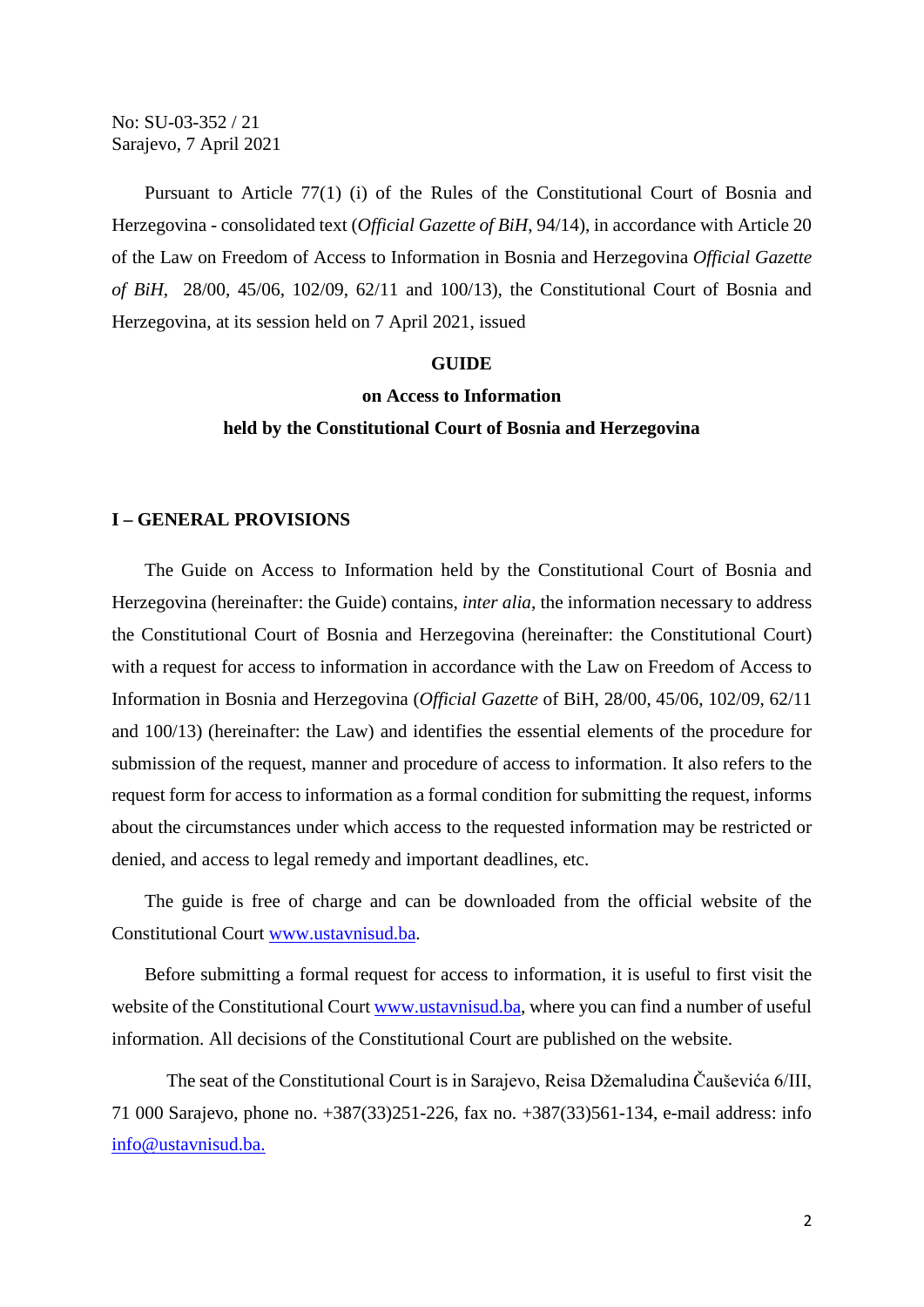#### **2. WHO HAS THE RIGHT TO ACCESS INFORMATION**

Every natural and legal person has the right of access to information held by the Constitutional Court, as far as possible in accordance with the public interest, and in accordance with the provisions of the Law, Rules of the Constitutional Court of Bosnia and Herzegovina - Consolidated text (*Official Gazette of Bosnia and Herzegovina*, 94/14) (hereinafter: the Rules of the Constitutional Court) and this Guide.

The right of access to personal information is granted only to the natural person to whom it relates or his/her legal representative or a person authorized by him/her in writing to access the information. The law provides for a special procedure for rights related to personal information.

# **3. INFORMATION THAT MAY BE OBTAINED**

A request for access to information may be submitted in respect of all information held by the Constitutional Court.

Pursuant to the Law, information is any material that conveys facts, opinions, data or any other content, including any copy or part thereof, regardless of the form or features and when it is made and how it is classified;

The information held by the Constitutional Court is contained in an appendix entitled "Index Register of Information held by the Constitutional Court of Bosnia and Herzegovina", which is an integral part of this Guide.

# **4. MANNER OF ACCESS TO INFORMATION**

#### **4.1. Informal access to information**

General information and information officially published by the Constitutional Court, which are generally easily accessible, can be accessed directly from the website of the Constitutional Court or by making contact via e-mail using the address: info@ustavnisud.ba or by phone number + 387 33 251 226.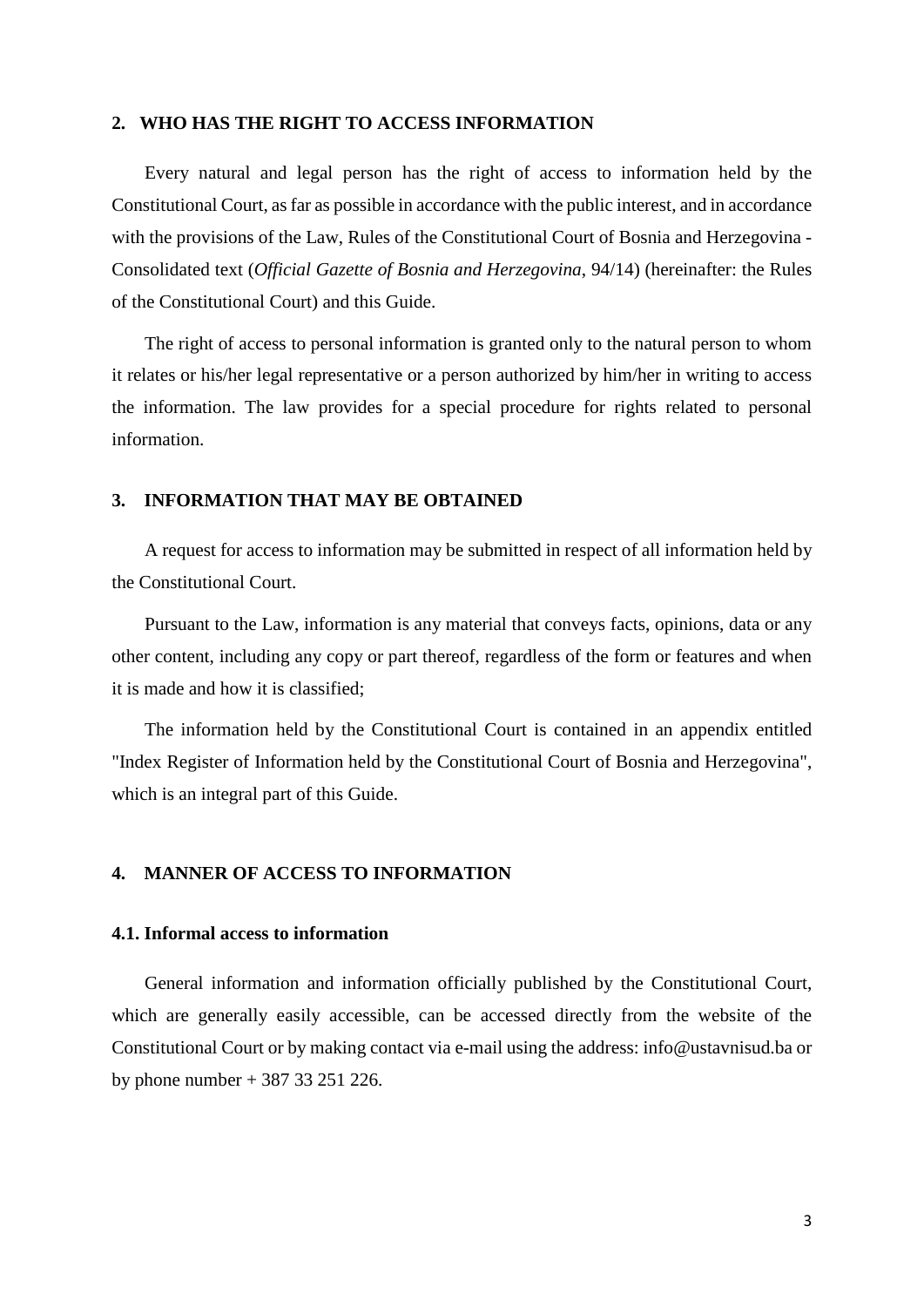# **4.2. Formal access to information**

If the requested information cannot be obtained informally, a formal written request for access to information can be submitted.

The request form for access to information can be taken down free of charge from the official website of the Constitutional Court.

The request may be submitted:

- by mail, to the address of the Constitutional Court: Reisa Džemaludina Čauševića 6/
- III, 71 000 Sarajevo;
- by fax, number:  $+ 387 33 561 134$ ;
- by e-mail, to the address: info@ustavnisud.ba;
- hand-delivered in the Registry of the Constitutional Court: every working day
- in the period from 10:00 to 12:00hrs.

If a formal written request has been submitted for access to general information or that has been officially published and is easily accessible, the Constitutional Court may decide to respond to such a request in an informal manner.

# **5. REQUEST FORM FOR ACCESS TO INFORMATION**

The request for access to information must meet the following conditions:

- 1. It is to be submitted in writing, in one of the official languages of Bosnia and Herzegovina;
- 2. It is to contain the first and last name and the address of the applicant. The Constitutional Court encourages applicants to provide an e-mail address, which will expedite the receipt of responses to requests;
- 3. It is to contain sufficient information on the nature and/or content of the information as to allow the Constitutional Court to take action in finding the requested information.

The request form together with the elements that need to be filled in for the request to meet the formal requirements is contained in the appendix to the Guide and forms an integral part thereof.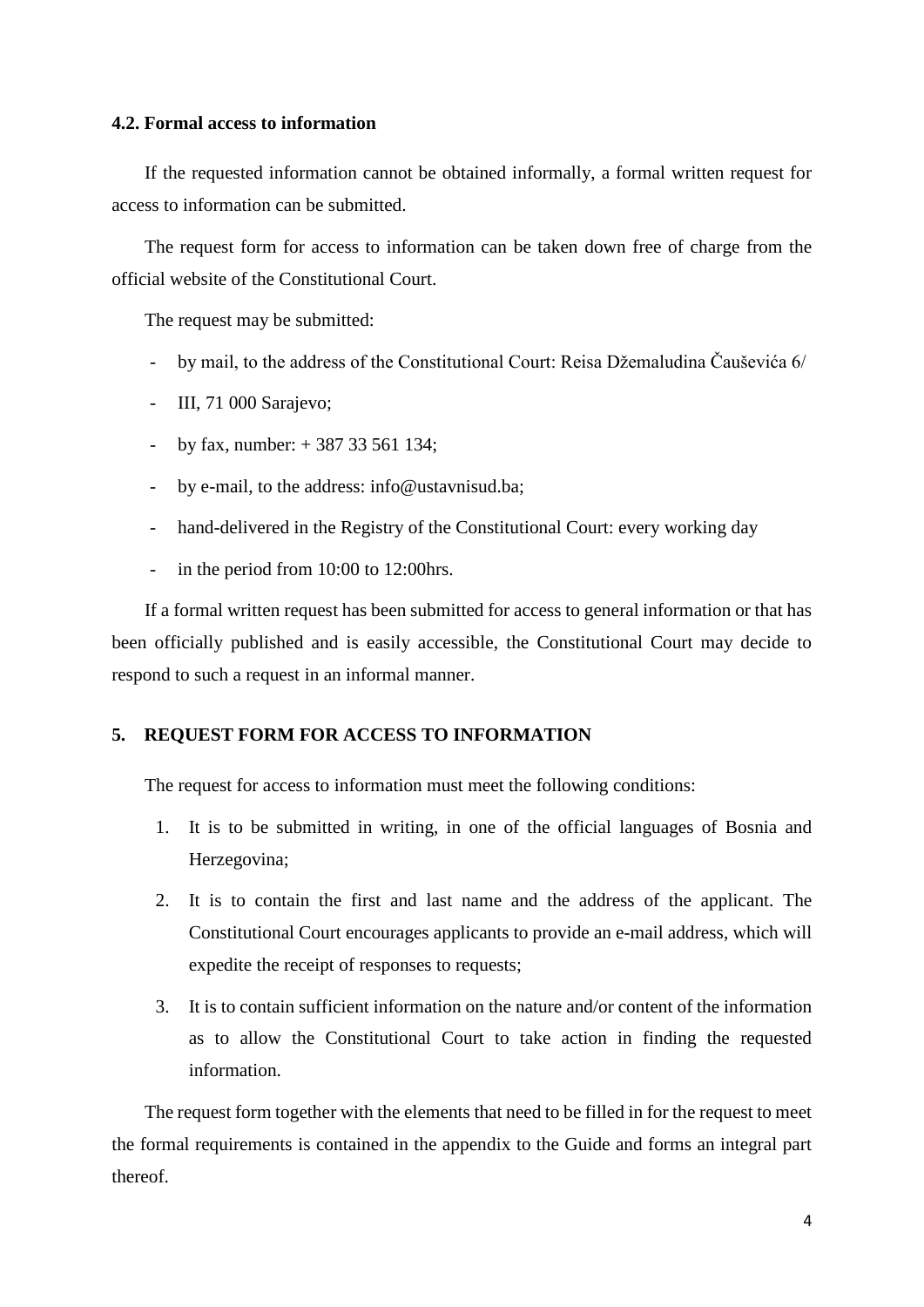The request for access to personal information, in addition to the above, must meet other requirements in accordance with Article 11, paragraph 3 of the Law.

# **6. REQUEST CANNOT BE PROCESSED**

In the event that the request does not meet the necessary formal requirements, the applicant is notified, if possible, by a conclusion, within eight days from the date of receipt of the request.

This conclusion will contain an explanation, and if the request does not contain sufficient data about the nature and/or content of the information, specific issues that may clarify the request, as well as a referral to this Guide. The applicant may file an appeal against the conclusion with the President of the Constitutional Court of BiH within 15 days from the day of its receipt, and address the Ombudsman for Human Rights of Bosnia and Herzegovina.

Any modified request from the same applicant is considered as a new request.

# **7. PROCEDURE IN CASE OF LACK OF JURISDICTION**

In the event that the Constitutional Court does not disclose or does not hold the requested information, it is obligated to forward the request to the competent public authority no later than eight days from the day of receipt of the request and inform the applicant by letter.

#### **8. DEADLINE FOR PROCESSING THE REQUEST**

The Constitutional Court is obliged to inform the applicant within 15 days of receiving the request whether access to information is granted or denied. The deadline may be extended for an additional 15 days in situations determined by law.

#### **9. PROCEDURE ON RECEIPT OF REQUESTS FOR ACCESS TO INFORMATION**

Upon receipt of a request for access to information, the Constitutional Court takes all necessary measures to gather the requested information and to consider all facts and circumstances relevant to the processing of the request.

Access to information is provided to the applicant in one of the official languages of Bosnia and Herzegovina, as well as in the original language other than the official languages, if possible and if it is reasonable to do so. The Constitutional Court is not obliged to translate the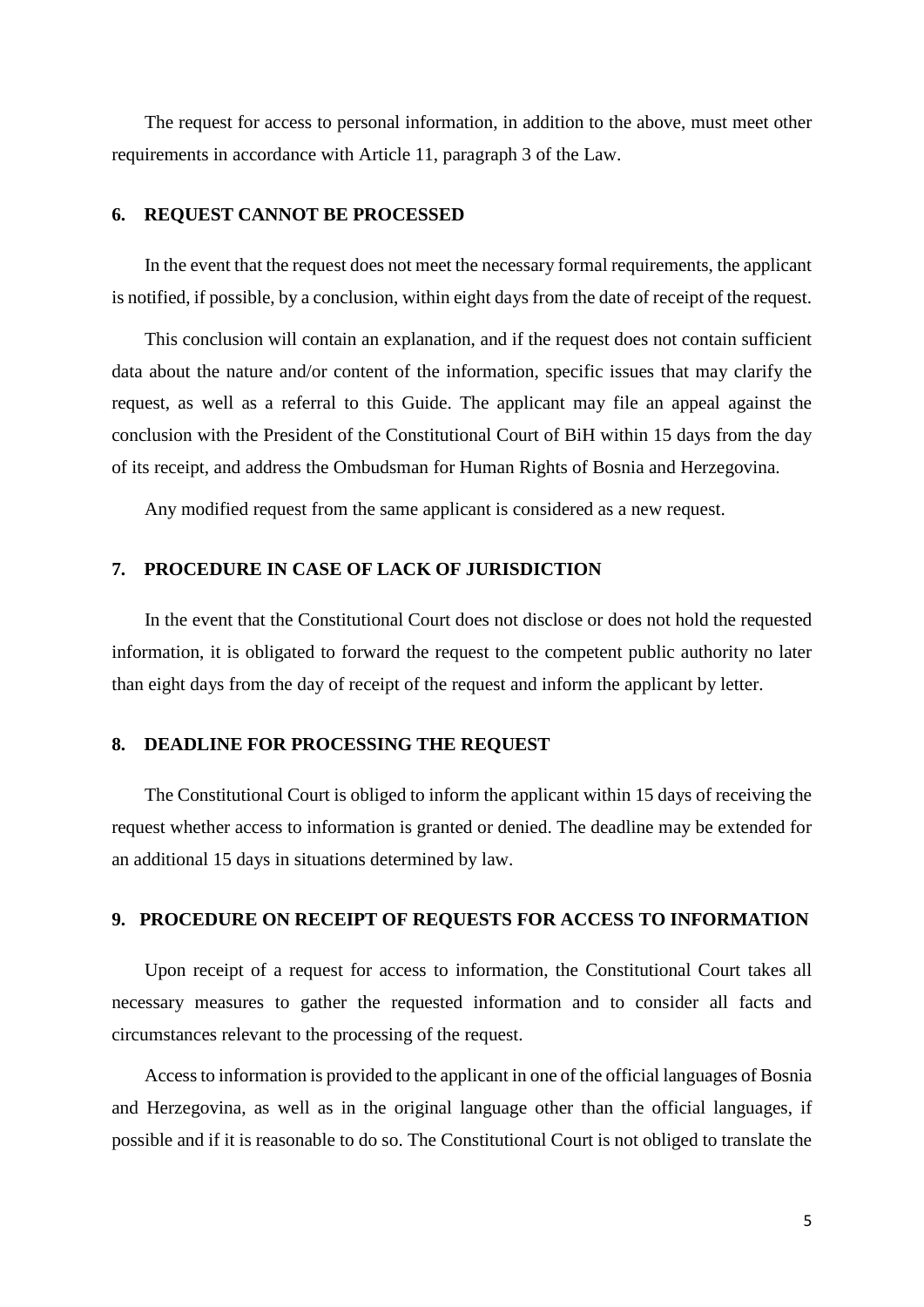required information from one official language to another language in Bosnia and Herzegovina.

#### **9.1. Giving access to information**

If the Constitutional Court grants access to the requested information, in full or in part, the applicant is notified thereof by a decision.

The information can be accessed:

- directly by personal inspection of the information,
- delivering information to the applicant's address,
- by duplicating the information and delivering it to the applicant's address. As a rule, the Constitutional Court submits it electronically to the applicant's e-mail address.

#### **9.2. Declining access to information**

In case of refusal of access to information, in part or in full, the Constitutional Court notifies the applicant by a decision stating the reasons for declining access to information and the legal basis for exemption from access to information, including all material issues relevant to such decision and instruction on legal remedy.

An appeal against the first-instance decision isfiled with the President of the Constitutional Court within 15 days from the day of receipt of the decision, while the appeal may be submitted to the BiH Ombudsman at any stage of the proceedings.

The Constitutional Court may decline a request for access to information (an exception should be provided for), in part or in full, in the following cases:

- When it is reasonable to expect that the disclosure of information will cause significant damage to the legitimate goals of the following categories in Bosnia and Herzegovina: a) foreign policy, defence and security interests, as well as the protection of public security; b) the interests of monetary policy; c) the prevention of crime and any detection of crime;
- In order to protect the decision-making process by the Constitutional Court, an employee of the Constitutional Court, or any person who performs activities for or on behalf of the Constitutional Court.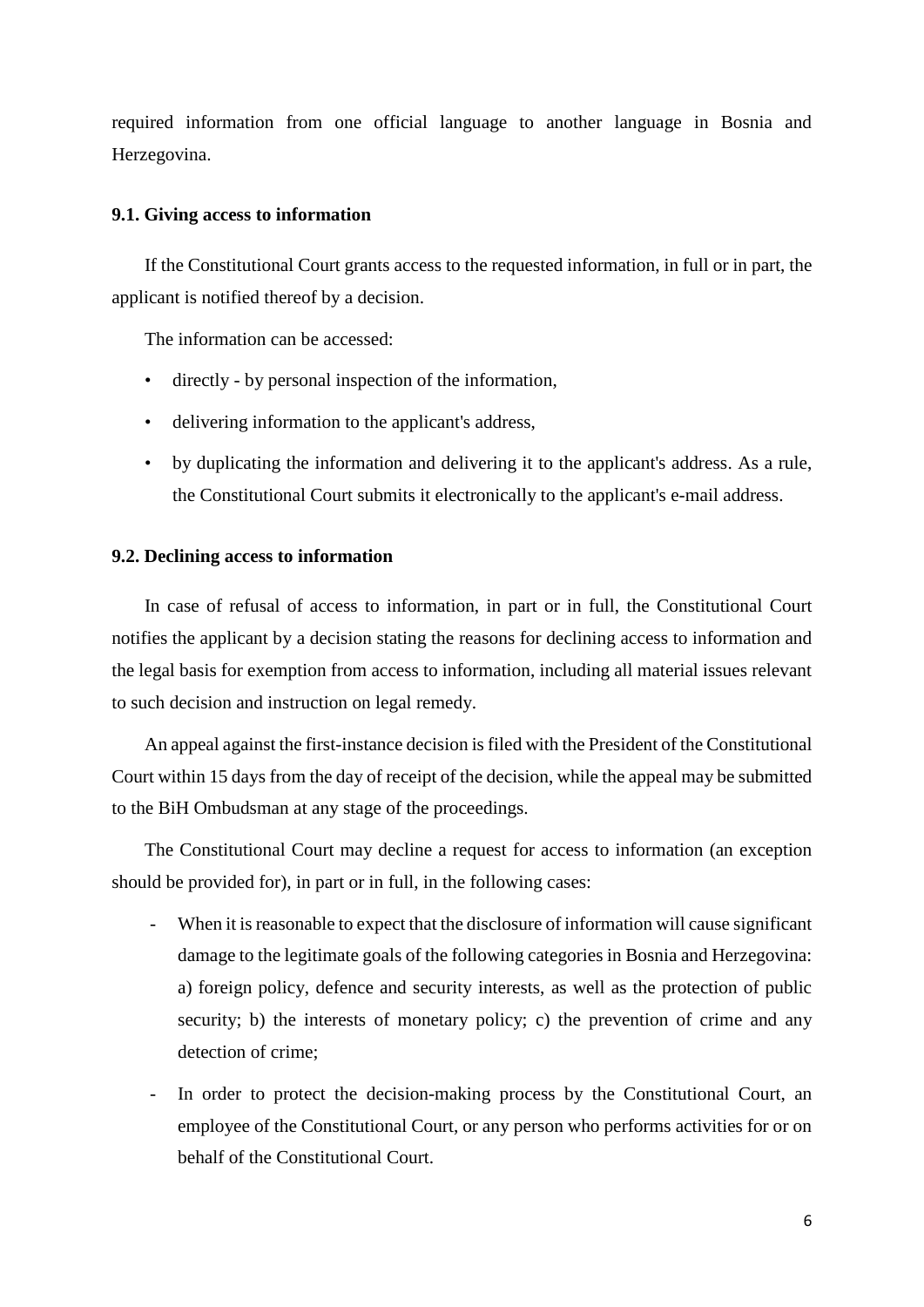- When it is determined that the request for access to information includes confidential commercial interests of a third party, the Constitutional Court shall immediately notify the third party by letter of the details of the request and inform it that it will publish the information if the third party does not respond within 15 days to consider such information confidential and to state the reasons for the damage that could occur due to the disclosure of the information.
- When it is reasonably determined that the requested information includes personal interests related to the privacy of a third party.

The Constitutional Court discloses the requested information regardless of the exceptions established by law, if it is justified by the public interest, bearing in mind any benefit or harm that may arise from the disclosure of the information.

If a part of the requested information is found as an exception, the Constitutional Court shall not disclose such part and disclose the rest of the information, unless because of this separation the information has become incomprehensible.

# **10. ACCESS TO INFORMATION ON CASES BEFORE THE CONSTITUTIONAL COURT**

Decisions of the Constitutional Court are public and are published on the official website of the Constitutional Court, as a rule, within thirty (30) days from the day of their adoption. The Constitutional Court expresses its legal views through reasoned decisions and does not provide subsequent, additional explanations and interpretations of its decisions.

Participants in the proceedings may be granted access to the file, after clear identification of the person who inspected the file. The file is inspected in the official premises of the Constitutional Court and in the presence of an authorized employee of the Constitutional Court, in accordance with the general act of the Constitutional Court. Drafts and proposals of decisions, rulings and other acts that are in preparation or have been prepared for decisionmaking, as well as acts that, in terms of the Rules of the Constitutional Court, have been determined as confidential, may not be made available.

Participants in the procedure may request a copy of the acts from the case, with the exception of those acts, which, according to Article 26, paragraph (2) of the Rules, cannot be made available. Copying of an act is done in the official premises of the Constitutional Court, in accordance with the general act of the Constitutional Court.